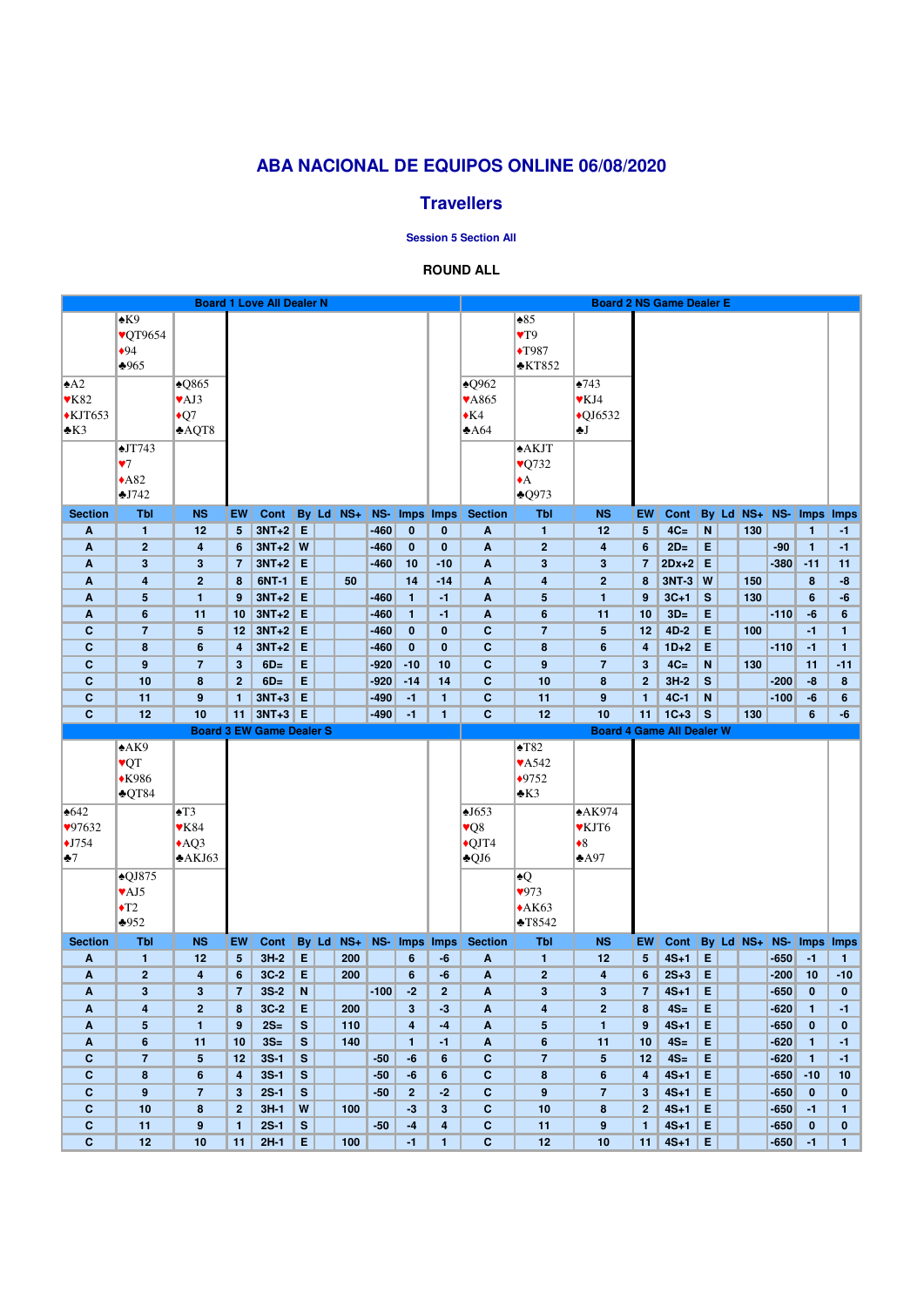# **ABA NACIONAL DE EQUIPOS ONLINE 06/08/2020**

### **Travellers**

**Session 5 Section All**

### **ROUND ALL**

| $\triangle Q9842$<br>$\overline{.5}$<br>$\sqrt{Q}$ 73<br>$\blacktriangledown$ KT2<br>$\sqrt{T8532}$<br>$\triangleleft$ 3<br>$*852$<br>A852<br>$\sqrt{T653}$<br>$\blacktriangle$ T864<br>A KQ3<br>$\triangle$ AJ<br><b>VAT94</b><br>$\blacktriangledown 853$<br>$\blacktriangledown$ KJ6<br><b>VAQ</b><br>$\blacklozenge$ KT<br>$\triangle$ AJ9865<br>$\bigstar$ J96<br>$\triangle$ A4<br>$\triangle$ T76<br>$\triangle$ K43<br>JT943<br>$\triangle Q6$<br>$\triangle 972$<br>$\triangle$ K7<br>$\blacktriangledown 852$<br>$\sqrt{J}9764$<br>$*KQ7$<br>$\triangle$ Q742<br>AQJ9<br>$\cdot$ K7<br>$By$ Ld $NS+$<br>NS- Imps Imps<br>By Ld NS+ NS-<br><b>Section</b><br>Tbl<br><b>NS</b><br>Cont<br><b>Section</b><br><b>Tbl</b><br><b>NS</b><br>Cont<br><b>EW</b><br>EW<br>Imps Imps<br>E<br>$-450$<br>$3NT-1$<br>$4S+1$<br>$-2$<br>$\mathsf{w}$<br>100<br>12<br>5 <sup>5</sup><br>$\overline{2}$<br>$\pmb{\mathsf{A}}$<br>$\mathbf{1}$<br>12<br>$5\phantom{.0}$<br>$-5$<br>A<br>$\mathbf{1}$<br>$5\phantom{.0}$<br>E<br>$2NT-3$<br>$3NT+1$<br>$\mathbf{2}$<br>$\overline{\mathsf{w}}$<br>300<br>5 <sup>5</sup><br>$\overline{2}$<br>$-430$<br>$-1$<br>A<br>$-5$<br>A<br>4<br>6<br>$\mathbf{1}$<br>4<br>6<br>$4S-2$<br>W<br>$\overline{2}$<br>$-2$<br>$2D=$<br>E<br>$\mathbf{3}$<br>3<br>100<br>$\mathbf{3}$<br>$\overline{7}$<br>$-90$<br>3 <sup>5</sup><br>$\overline{7}$<br>A<br>3<br>$-3$<br>A<br>$2NT-4$<br>$\overline{2}$<br>$3NT+1$<br>E<br>$-430$<br>$\mathbf 0$<br>$\mathbf{0}$<br>$\mathsf{w}$<br>5 <sup>5</sup><br>4<br>A<br>4<br>$\overline{2}$<br>8<br>400<br>A<br>8<br>$-5$<br>E<br>$3NT+1$<br>$3D-1$<br>$5\phantom{.0}$<br>$\mathbf{1}$<br>$-430$<br>$\mathbf{0}$<br>$\bf{0}$<br>$\boldsymbol{\mathsf{A}}$<br>$\overline{\mathbf{5}}$<br>E<br>$-5$<br>$5\phantom{.0}$<br>9<br>$\mathbf{1}$<br>9<br>100<br>A<br>E<br>$1NT + 3$<br>$-7$<br>$2NT-2$ W<br>$6\phantom{1}$<br>$-180$<br>$\overline{7}$<br>$6\phantom{1}$<br>10<br>200<br>$\overline{7}$<br>$-7$<br>$\boldsymbol{A}$<br>11<br>10<br>A<br>11<br>$3NT =$<br>E<br>$-2$<br>$3NT-3$ W<br>$\mathbf C$<br>$\overline{7}$<br>$5\phantom{1}$<br>12<br>$-400$<br>$\overline{2}$<br>$\mathbf{C}$<br>$\overline{7}$<br>12<br>300<br>5 <sup>5</sup><br>$\sqrt{5}$<br>$-5$<br>$3NT+2$<br>E<br>$\mathbf{C}$<br>$3NT-1$ W<br>$\mathbf C$<br>$6\phantom{1}6$<br>$-460$<br>8<br>100<br>$-5$<br>8<br>4<br>$-1$<br>$\mathbf{1}$<br>$6\phantom{1}6$<br>$5\phantom{.0}$<br>4<br>E<br>3NT-1<br>$\overline{2}$<br>$\mathbf{C}$<br>$2NT+2$ W<br>$\mathbf c$<br>$\boldsymbol{9}$<br>$\overline{7}$<br>$-2$<br>$\boldsymbol{9}$<br>$-180$<br>$-3$<br>$\mathbf{3}$<br>3<br>50<br>$\overline{7}$<br>3<br>E<br>$3NT-2$ W<br>$\mathbf C$<br>$\boldsymbol{8}$<br>$3NT+1$<br>$-430$<br>$\mathbf{0}$<br>$\mathbf{0}$<br>$\mathbf{C}$<br>10<br>$\boldsymbol{8}$<br>200<br>$-5$<br>$5\phantom{.0}$<br>10<br>2 <sup>1</sup><br>$\mathbf{2}$ |
|-------------------------------------------------------------------------------------------------------------------------------------------------------------------------------------------------------------------------------------------------------------------------------------------------------------------------------------------------------------------------------------------------------------------------------------------------------------------------------------------------------------------------------------------------------------------------------------------------------------------------------------------------------------------------------------------------------------------------------------------------------------------------------------------------------------------------------------------------------------------------------------------------------------------------------------------------------------------------------------------------------------------------------------------------------------------------------------------------------------------------------------------------------------------------------------------------------------------------------------------------------------------------------------------------------------------------------------------------------------------------------------------------------------------------------------------------------------------------------------------------------------------------------------------------------------------------------------------------------------------------------------------------------------------------------------------------------------------------------------------------------------------------------------------------------------------------------------------------------------------------------------------------------------------------------------------------------------------------------------------------------------------------------------------------------------------------------------------------------------------------------------------------------------------------------------------------------------------------------------------------------------------------------------------------------------------------------------------------------------------------------------------------------------------------------------------------------------------------------------------------------------------------------------------------------------------------------------------------------------------------------------------------------------------------------------------------------------------------------------------------------------------------------------------------------------------------------------------------------------------------------|
|                                                                                                                                                                                                                                                                                                                                                                                                                                                                                                                                                                                                                                                                                                                                                                                                                                                                                                                                                                                                                                                                                                                                                                                                                                                                                                                                                                                                                                                                                                                                                                                                                                                                                                                                                                                                                                                                                                                                                                                                                                                                                                                                                                                                                                                                                                                                                                                                                                                                                                                                                                                                                                                                                                                                                                                                                                                                               |
|                                                                                                                                                                                                                                                                                                                                                                                                                                                                                                                                                                                                                                                                                                                                                                                                                                                                                                                                                                                                                                                                                                                                                                                                                                                                                                                                                                                                                                                                                                                                                                                                                                                                                                                                                                                                                                                                                                                                                                                                                                                                                                                                                                                                                                                                                                                                                                                                                                                                                                                                                                                                                                                                                                                                                                                                                                                                               |
|                                                                                                                                                                                                                                                                                                                                                                                                                                                                                                                                                                                                                                                                                                                                                                                                                                                                                                                                                                                                                                                                                                                                                                                                                                                                                                                                                                                                                                                                                                                                                                                                                                                                                                                                                                                                                                                                                                                                                                                                                                                                                                                                                                                                                                                                                                                                                                                                                                                                                                                                                                                                                                                                                                                                                                                                                                                                               |
|                                                                                                                                                                                                                                                                                                                                                                                                                                                                                                                                                                                                                                                                                                                                                                                                                                                                                                                                                                                                                                                                                                                                                                                                                                                                                                                                                                                                                                                                                                                                                                                                                                                                                                                                                                                                                                                                                                                                                                                                                                                                                                                                                                                                                                                                                                                                                                                                                                                                                                                                                                                                                                                                                                                                                                                                                                                                               |
|                                                                                                                                                                                                                                                                                                                                                                                                                                                                                                                                                                                                                                                                                                                                                                                                                                                                                                                                                                                                                                                                                                                                                                                                                                                                                                                                                                                                                                                                                                                                                                                                                                                                                                                                                                                                                                                                                                                                                                                                                                                                                                                                                                                                                                                                                                                                                                                                                                                                                                                                                                                                                                                                                                                                                                                                                                                                               |
|                                                                                                                                                                                                                                                                                                                                                                                                                                                                                                                                                                                                                                                                                                                                                                                                                                                                                                                                                                                                                                                                                                                                                                                                                                                                                                                                                                                                                                                                                                                                                                                                                                                                                                                                                                                                                                                                                                                                                                                                                                                                                                                                                                                                                                                                                                                                                                                                                                                                                                                                                                                                                                                                                                                                                                                                                                                                               |
|                                                                                                                                                                                                                                                                                                                                                                                                                                                                                                                                                                                                                                                                                                                                                                                                                                                                                                                                                                                                                                                                                                                                                                                                                                                                                                                                                                                                                                                                                                                                                                                                                                                                                                                                                                                                                                                                                                                                                                                                                                                                                                                                                                                                                                                                                                                                                                                                                                                                                                                                                                                                                                                                                                                                                                                                                                                                               |
|                                                                                                                                                                                                                                                                                                                                                                                                                                                                                                                                                                                                                                                                                                                                                                                                                                                                                                                                                                                                                                                                                                                                                                                                                                                                                                                                                                                                                                                                                                                                                                                                                                                                                                                                                                                                                                                                                                                                                                                                                                                                                                                                                                                                                                                                                                                                                                                                                                                                                                                                                                                                                                                                                                                                                                                                                                                                               |
|                                                                                                                                                                                                                                                                                                                                                                                                                                                                                                                                                                                                                                                                                                                                                                                                                                                                                                                                                                                                                                                                                                                                                                                                                                                                                                                                                                                                                                                                                                                                                                                                                                                                                                                                                                                                                                                                                                                                                                                                                                                                                                                                                                                                                                                                                                                                                                                                                                                                                                                                                                                                                                                                                                                                                                                                                                                                               |
|                                                                                                                                                                                                                                                                                                                                                                                                                                                                                                                                                                                                                                                                                                                                                                                                                                                                                                                                                                                                                                                                                                                                                                                                                                                                                                                                                                                                                                                                                                                                                                                                                                                                                                                                                                                                                                                                                                                                                                                                                                                                                                                                                                                                                                                                                                                                                                                                                                                                                                                                                                                                                                                                                                                                                                                                                                                                               |
|                                                                                                                                                                                                                                                                                                                                                                                                                                                                                                                                                                                                                                                                                                                                                                                                                                                                                                                                                                                                                                                                                                                                                                                                                                                                                                                                                                                                                                                                                                                                                                                                                                                                                                                                                                                                                                                                                                                                                                                                                                                                                                                                                                                                                                                                                                                                                                                                                                                                                                                                                                                                                                                                                                                                                                                                                                                                               |
|                                                                                                                                                                                                                                                                                                                                                                                                                                                                                                                                                                                                                                                                                                                                                                                                                                                                                                                                                                                                                                                                                                                                                                                                                                                                                                                                                                                                                                                                                                                                                                                                                                                                                                                                                                                                                                                                                                                                                                                                                                                                                                                                                                                                                                                                                                                                                                                                                                                                                                                                                                                                                                                                                                                                                                                                                                                                               |
|                                                                                                                                                                                                                                                                                                                                                                                                                                                                                                                                                                                                                                                                                                                                                                                                                                                                                                                                                                                                                                                                                                                                                                                                                                                                                                                                                                                                                                                                                                                                                                                                                                                                                                                                                                                                                                                                                                                                                                                                                                                                                                                                                                                                                                                                                                                                                                                                                                                                                                                                                                                                                                                                                                                                                                                                                                                                               |
|                                                                                                                                                                                                                                                                                                                                                                                                                                                                                                                                                                                                                                                                                                                                                                                                                                                                                                                                                                                                                                                                                                                                                                                                                                                                                                                                                                                                                                                                                                                                                                                                                                                                                                                                                                                                                                                                                                                                                                                                                                                                                                                                                                                                                                                                                                                                                                                                                                                                                                                                                                                                                                                                                                                                                                                                                                                                               |
|                                                                                                                                                                                                                                                                                                                                                                                                                                                                                                                                                                                                                                                                                                                                                                                                                                                                                                                                                                                                                                                                                                                                                                                                                                                                                                                                                                                                                                                                                                                                                                                                                                                                                                                                                                                                                                                                                                                                                                                                                                                                                                                                                                                                                                                                                                                                                                                                                                                                                                                                                                                                                                                                                                                                                                                                                                                                               |
|                                                                                                                                                                                                                                                                                                                                                                                                                                                                                                                                                                                                                                                                                                                                                                                                                                                                                                                                                                                                                                                                                                                                                                                                                                                                                                                                                                                                                                                                                                                                                                                                                                                                                                                                                                                                                                                                                                                                                                                                                                                                                                                                                                                                                                                                                                                                                                                                                                                                                                                                                                                                                                                                                                                                                                                                                                                                               |
|                                                                                                                                                                                                                                                                                                                                                                                                                                                                                                                                                                                                                                                                                                                                                                                                                                                                                                                                                                                                                                                                                                                                                                                                                                                                                                                                                                                                                                                                                                                                                                                                                                                                                                                                                                                                                                                                                                                                                                                                                                                                                                                                                                                                                                                                                                                                                                                                                                                                                                                                                                                                                                                                                                                                                                                                                                                                               |
|                                                                                                                                                                                                                                                                                                                                                                                                                                                                                                                                                                                                                                                                                                                                                                                                                                                                                                                                                                                                                                                                                                                                                                                                                                                                                                                                                                                                                                                                                                                                                                                                                                                                                                                                                                                                                                                                                                                                                                                                                                                                                                                                                                                                                                                                                                                                                                                                                                                                                                                                                                                                                                                                                                                                                                                                                                                                               |
|                                                                                                                                                                                                                                                                                                                                                                                                                                                                                                                                                                                                                                                                                                                                                                                                                                                                                                                                                                                                                                                                                                                                                                                                                                                                                                                                                                                                                                                                                                                                                                                                                                                                                                                                                                                                                                                                                                                                                                                                                                                                                                                                                                                                                                                                                                                                                                                                                                                                                                                                                                                                                                                                                                                                                                                                                                                                               |
|                                                                                                                                                                                                                                                                                                                                                                                                                                                                                                                                                                                                                                                                                                                                                                                                                                                                                                                                                                                                                                                                                                                                                                                                                                                                                                                                                                                                                                                                                                                                                                                                                                                                                                                                                                                                                                                                                                                                                                                                                                                                                                                                                                                                                                                                                                                                                                                                                                                                                                                                                                                                                                                                                                                                                                                                                                                                               |
|                                                                                                                                                                                                                                                                                                                                                                                                                                                                                                                                                                                                                                                                                                                                                                                                                                                                                                                                                                                                                                                                                                                                                                                                                                                                                                                                                                                                                                                                                                                                                                                                                                                                                                                                                                                                                                                                                                                                                                                                                                                                                                                                                                                                                                                                                                                                                                                                                                                                                                                                                                                                                                                                                                                                                                                                                                                                               |
|                                                                                                                                                                                                                                                                                                                                                                                                                                                                                                                                                                                                                                                                                                                                                                                                                                                                                                                                                                                                                                                                                                                                                                                                                                                                                                                                                                                                                                                                                                                                                                                                                                                                                                                                                                                                                                                                                                                                                                                                                                                                                                                                                                                                                                                                                                                                                                                                                                                                                                                                                                                                                                                                                                                                                                                                                                                                               |
|                                                                                                                                                                                                                                                                                                                                                                                                                                                                                                                                                                                                                                                                                                                                                                                                                                                                                                                                                                                                                                                                                                                                                                                                                                                                                                                                                                                                                                                                                                                                                                                                                                                                                                                                                                                                                                                                                                                                                                                                                                                                                                                                                                                                                                                                                                                                                                                                                                                                                                                                                                                                                                                                                                                                                                                                                                                                               |
| E<br>$2NT-3$ W<br>$\mathbf C$<br>$\boldsymbol{9}$<br>$4S=$<br>$\bf{0}$<br>$\mathbf{C}$<br>$5\phantom{.0}$<br>$-5$<br>11<br>$-420$<br>$\bf{0}$<br>11<br>9<br>300<br>$\mathbf{1}$<br>$\mathbf{1}$                                                                                                                                                                                                                                                                                                                                                                                                                                                                                                                                                                                                                                                                                                                                                                                                                                                                                                                                                                                                                                                                                                                                                                                                                                                                                                                                                                                                                                                                                                                                                                                                                                                                                                                                                                                                                                                                                                                                                                                                                                                                                                                                                                                                                                                                                                                                                                                                                                                                                                                                                                                                                                                                               |
| E<br>11<br>$4S+1$<br>$-7$<br>$\overline{7}$<br>$\mathbf{C}$<br>10<br>$2D=$<br>E<br>$-7$<br>$\mathbf C$<br>12<br>10<br>$-450$<br>12<br>11<br>$-90$<br>7 <sup>7</sup>                                                                                                                                                                                                                                                                                                                                                                                                                                                                                                                                                                                                                                                                                                                                                                                                                                                                                                                                                                                                                                                                                                                                                                                                                                                                                                                                                                                                                                                                                                                                                                                                                                                                                                                                                                                                                                                                                                                                                                                                                                                                                                                                                                                                                                                                                                                                                                                                                                                                                                                                                                                                                                                                                                           |
| <b>Board 7 Game All Dealer S</b><br><b>Board 8 Love All Dealer W</b>                                                                                                                                                                                                                                                                                                                                                                                                                                                                                                                                                                                                                                                                                                                                                                                                                                                                                                                                                                                                                                                                                                                                                                                                                                                                                                                                                                                                                                                                                                                                                                                                                                                                                                                                                                                                                                                                                                                                                                                                                                                                                                                                                                                                                                                                                                                                                                                                                                                                                                                                                                                                                                                                                                                                                                                                          |
| $\blacktriangle$ 3<br>$*KQ82$                                                                                                                                                                                                                                                                                                                                                                                                                                                                                                                                                                                                                                                                                                                                                                                                                                                                                                                                                                                                                                                                                                                                                                                                                                                                                                                                                                                                                                                                                                                                                                                                                                                                                                                                                                                                                                                                                                                                                                                                                                                                                                                                                                                                                                                                                                                                                                                                                                                                                                                                                                                                                                                                                                                                                                                                                                                 |
| $\blacktriangledown$ 6432<br>vQT95                                                                                                                                                                                                                                                                                                                                                                                                                                                                                                                                                                                                                                                                                                                                                                                                                                                                                                                                                                                                                                                                                                                                                                                                                                                                                                                                                                                                                                                                                                                                                                                                                                                                                                                                                                                                                                                                                                                                                                                                                                                                                                                                                                                                                                                                                                                                                                                                                                                                                                                                                                                                                                                                                                                                                                                                                                            |
| $\triangle$ Q432<br>$\triangle$ AJ92                                                                                                                                                                                                                                                                                                                                                                                                                                                                                                                                                                                                                                                                                                                                                                                                                                                                                                                                                                                                                                                                                                                                                                                                                                                                                                                                                                                                                                                                                                                                                                                                                                                                                                                                                                                                                                                                                                                                                                                                                                                                                                                                                                                                                                                                                                                                                                                                                                                                                                                                                                                                                                                                                                                                                                                                                                          |
| $\triangle$ K653<br>$\blacktriangleright$ 2                                                                                                                                                                                                                                                                                                                                                                                                                                                                                                                                                                                                                                                                                                                                                                                                                                                                                                                                                                                                                                                                                                                                                                                                                                                                                                                                                                                                                                                                                                                                                                                                                                                                                                                                                                                                                                                                                                                                                                                                                                                                                                                                                                                                                                                                                                                                                                                                                                                                                                                                                                                                                                                                                                                                                                                                                                   |
| AKT8<br>$\triangle$ J $9742$<br>$\overline{63}$<br>$\triangle$ JT9                                                                                                                                                                                                                                                                                                                                                                                                                                                                                                                                                                                                                                                                                                                                                                                                                                                                                                                                                                                                                                                                                                                                                                                                                                                                                                                                                                                                                                                                                                                                                                                                                                                                                                                                                                                                                                                                                                                                                                                                                                                                                                                                                                                                                                                                                                                                                                                                                                                                                                                                                                                                                                                                                                                                                                                                            |
| $\blacktriangledown$ A72<br>$\blacktriangledown$ AJ7<br>$\sqrt{Q}8$<br>VJ43                                                                                                                                                                                                                                                                                                                                                                                                                                                                                                                                                                                                                                                                                                                                                                                                                                                                                                                                                                                                                                                                                                                                                                                                                                                                                                                                                                                                                                                                                                                                                                                                                                                                                                                                                                                                                                                                                                                                                                                                                                                                                                                                                                                                                                                                                                                                                                                                                                                                                                                                                                                                                                                                                                                                                                                                   |
| $*976$<br>$\blacklozenge$ KT865<br>$\bigstar Q7$<br>$\bigstar$ KJ5                                                                                                                                                                                                                                                                                                                                                                                                                                                                                                                                                                                                                                                                                                                                                                                                                                                                                                                                                                                                                                                                                                                                                                                                                                                                                                                                                                                                                                                                                                                                                                                                                                                                                                                                                                                                                                                                                                                                                                                                                                                                                                                                                                                                                                                                                                                                                                                                                                                                                                                                                                                                                                                                                                                                                                                                            |
| $\triangle$ T92<br>$\triangle$ KQ873<br>$\triangle$ AJ7<br>$-196$                                                                                                                                                                                                                                                                                                                                                                                                                                                                                                                                                                                                                                                                                                                                                                                                                                                                                                                                                                                                                                                                                                                                                                                                                                                                                                                                                                                                                                                                                                                                                                                                                                                                                                                                                                                                                                                                                                                                                                                                                                                                                                                                                                                                                                                                                                                                                                                                                                                                                                                                                                                                                                                                                                                                                                                                             |
| $\triangle$ A754<br>$\triangle Q65$                                                                                                                                                                                                                                                                                                                                                                                                                                                                                                                                                                                                                                                                                                                                                                                                                                                                                                                                                                                                                                                                                                                                                                                                                                                                                                                                                                                                                                                                                                                                                                                                                                                                                                                                                                                                                                                                                                                                                                                                                                                                                                                                                                                                                                                                                                                                                                                                                                                                                                                                                                                                                                                                                                                                                                                                                                           |
| <b>VK86</b><br>$\blacktriangledown$ KT95                                                                                                                                                                                                                                                                                                                                                                                                                                                                                                                                                                                                                                                                                                                                                                                                                                                                                                                                                                                                                                                                                                                                                                                                                                                                                                                                                                                                                                                                                                                                                                                                                                                                                                                                                                                                                                                                                                                                                                                                                                                                                                                                                                                                                                                                                                                                                                                                                                                                                                                                                                                                                                                                                                                                                                                                                                      |
| $\triangle$ AT8<br>$\triangle 43$                                                                                                                                                                                                                                                                                                                                                                                                                                                                                                                                                                                                                                                                                                                                                                                                                                                                                                                                                                                                                                                                                                                                                                                                                                                                                                                                                                                                                                                                                                                                                                                                                                                                                                                                                                                                                                                                                                                                                                                                                                                                                                                                                                                                                                                                                                                                                                                                                                                                                                                                                                                                                                                                                                                                                                                                                                             |
| $\triangle Q84$<br>$\triangle AT54$                                                                                                                                                                                                                                                                                                                                                                                                                                                                                                                                                                                                                                                                                                                                                                                                                                                                                                                                                                                                                                                                                                                                                                                                                                                                                                                                                                                                                                                                                                                                                                                                                                                                                                                                                                                                                                                                                                                                                                                                                                                                                                                                                                                                                                                                                                                                                                                                                                                                                                                                                                                                                                                                                                                                                                                                                                           |
| $By$ Ld $NS+$<br>NS-<br>By Ld NS+<br>NS-<br><b>Section</b><br><b>Tbl</b><br><b>NS</b><br>EW<br>Cont<br>Imps Imps<br><b>Section</b><br><b>Tbl</b><br><b>NS</b><br>EW<br>Cont<br><b>Imps</b><br>Imps                                                                                                                                                                                                                                                                                                                                                                                                                                                                                                                                                                                                                                                                                                                                                                                                                                                                                                                                                                                                                                                                                                                                                                                                                                                                                                                                                                                                                                                                                                                                                                                                                                                                                                                                                                                                                                                                                                                                                                                                                                                                                                                                                                                                                                                                                                                                                                                                                                                                                                                                                                                                                                                                            |
| $4S+1$<br>W<br>$-650$<br>$2NT-1$<br>$5\phantom{.0}$<br>$-1$<br>$5\phantom{.0}$<br>$\mathsf{S}$<br>$-50$<br>$-10$<br>$\mathbf{1}$<br>12<br>A<br>$\mathbf{1}$<br>12<br>10<br>A<br>$\mathbf{1}$                                                                                                                                                                                                                                                                                                                                                                                                                                                                                                                                                                                                                                                                                                                                                                                                                                                                                                                                                                                                                                                                                                                                                                                                                                                                                                                                                                                                                                                                                                                                                                                                                                                                                                                                                                                                                                                                                                                                                                                                                                                                                                                                                                                                                                                                                                                                                                                                                                                                                                                                                                                                                                                                                  |
| $2S+2$<br>$\overline{2}$<br>$4S-2$<br>W<br>200<br>3 <sup>5</sup><br>$-3$<br>$\mathbf{2}$<br>$\mathsf{S}$<br>170<br>$6\phantom{1}$<br>$\overline{\mathbf{4}}$<br>6<br>A<br>6<br>-6<br>A<br>4                                                                                                                                                                                                                                                                                                                                                                                                                                                                                                                                                                                                                                                                                                                                                                                                                                                                                                                                                                                                                                                                                                                                                                                                                                                                                                                                                                                                                                                                                                                                                                                                                                                                                                                                                                                                                                                                                                                                                                                                                                                                                                                                                                                                                                                                                                                                                                                                                                                                                                                                                                                                                                                                                   |
| $2S+1$<br>E<br>$-140$<br>$2Cx-2$ E<br>$\mathbf{3}$<br>$\mathbf{3}$<br>10<br>$\mathbf{3}$<br>3<br>300<br>A<br>$\overline{7}$<br>$-10$<br>A<br>$\overline{7}$<br>4<br>$-4$                                                                                                                                                                                                                                                                                                                                                                                                                                                                                                                                                                                                                                                                                                                                                                                                                                                                                                                                                                                                                                                                                                                                                                                                                                                                                                                                                                                                                                                                                                                                                                                                                                                                                                                                                                                                                                                                                                                                                                                                                                                                                                                                                                                                                                                                                                                                                                                                                                                                                                                                                                                                                                                                                                      |
| E<br>$2Cx-2$ E<br>$\overline{2}$<br>$4S-1$<br>100<br>300<br>8<br>$\mathbf{0}$<br>$\mathbf{0}$<br>$\boldsymbol{A}$<br>4<br>$\overline{2}$<br>8<br>4<br>A<br>4<br>$-4$                                                                                                                                                                                                                                                                                                                                                                                                                                                                                                                                                                                                                                                                                                                                                                                                                                                                                                                                                                                                                                                                                                                                                                                                                                                                                                                                                                                                                                                                                                                                                                                                                                                                                                                                                                                                                                                                                                                                                                                                                                                                                                                                                                                                                                                                                                                                                                                                                                                                                                                                                                                                                                                                                                          |
| $4S-1$<br>W<br>100<br>$\overline{7}$<br>$-7$<br>$4S+1$<br>$5\phantom{.0}$<br>$\mathbf{1}$<br>9<br>$\boldsymbol{A}$<br>5<br>N<br>450<br>11<br>$-11$<br>A<br>$\mathbf{1}$<br>9                                                                                                                                                                                                                                                                                                                                                                                                                                                                                                                                                                                                                                                                                                                                                                                                                                                                                                                                                                                                                                                                                                                                                                                                                                                                                                                                                                                                                                                                                                                                                                                                                                                                                                                                                                                                                                                                                                                                                                                                                                                                                                                                                                                                                                                                                                                                                                                                                                                                                                                                                                                                                                                                                                  |
| $6\phantom{1}$<br>$4S-1$<br>W<br>$\mathbf{0}$<br>$6\phantom{1}$<br>$4S-1$<br>S<br>$-10$<br>100<br>$\mathbf{0}$<br>A<br>10<br>$-50$<br>10<br>A<br>11<br>10<br>11                                                                                                                                                                                                                                                                                                                                                                                                                                                                                                                                                                                                                                                                                                                                                                                                                                                                                                                                                                                                                                                                                                                                                                                                                                                                                                                                                                                                                                                                                                                                                                                                                                                                                                                                                                                                                                                                                                                                                                                                                                                                                                                                                                                                                                                                                                                                                                                                                                                                                                                                                                                                                                                                                                               |
| $\mathbf C$<br>$\overline{7}$<br>$5\phantom{1}$<br>$4S=$<br>E<br>$-620$<br>$-1$<br>$\mathbf c$<br>$\overline{7}$<br>12<br>$4S=$<br>S<br>420<br>12<br>5<br>10<br>$-10$<br>$\mathbf{1}$<br>$\mathbf{C}$<br>$\mathbf C$<br>W<br>$-3$<br>3 <sup>5</sup><br>8<br>$4S-1$<br>$\mathbf{s}$<br>$4S-1$<br>100<br>$-50$<br>-6                                                                                                                                                                                                                                                                                                                                                                                                                                                                                                                                                                                                                                                                                                                                                                                                                                                                                                                                                                                                                                                                                                                                                                                                                                                                                                                                                                                                                                                                                                                                                                                                                                                                                                                                                                                                                                                                                                                                                                                                                                                                                                                                                                                                                                                                                                                                                                                                                                                                                                                                                            |
| 8<br>$6\phantom{1}6$<br>6<br>6 <sup>1</sup><br>4<br>4<br>$\overline{7}$<br>$\mathbf{C}$<br>S<br>$\mathbf C$<br>$\boldsymbol{9}$<br>3 <sup>5</sup><br>$4S=$<br>$\boldsymbol{\mathsf{W}}$<br>$-620$<br>$-10$<br>10<br>$\boldsymbol{9}$<br>$\overline{7}$<br>$2S+2$<br>170<br>3<br>$-4$                                                                                                                                                                                                                                                                                                                                                                                                                                                                                                                                                                                                                                                                                                                                                                                                                                                                                                                                                                                                                                                                                                                                                                                                                                                                                                                                                                                                                                                                                                                                                                                                                                                                                                                                                                                                                                                                                                                                                                                                                                                                                                                                                                                                                                                                                                                                                                                                                                                                                                                                                                                          |
| $\overline{\mathbf{4}}$<br>$\mathbf C$<br>$\boldsymbol{8}$<br>$4S-1$<br>W<br>100<br>$\mathbf{0}$<br>$\mathbf{0}$<br>$\mathbf{C}$<br>$\boldsymbol{8}$<br>$2S+1$<br>S<br>10<br>2 <sub>2</sub><br>10<br>2 <sup>1</sup><br>140<br>$-4$<br>$\overline{\mathbf{4}}$                                                                                                                                                                                                                                                                                                                                                                                                                                                                                                                                                                                                                                                                                                                                                                                                                                                                                                                                                                                                                                                                                                                                                                                                                                                                                                                                                                                                                                                                                                                                                                                                                                                                                                                                                                                                                                                                                                                                                                                                                                                                                                                                                                                                                                                                                                                                                                                                                                                                                                                                                                                                                 |
| $-200$<br>$-7$<br>$-11$<br>$\mathbf C$<br>$\boldsymbol{9}$<br>$2S+3$<br>W<br>$\overline{7}$<br>$\mathbf{C}$<br>$4S-1$<br>S<br>$-50$<br>11<br>11<br>11<br>9<br>$\mathbf{1}$<br>1                                                                                                                                                                                                                                                                                                                                                                                                                                                                                                                                                                                                                                                                                                                                                                                                                                                                                                                                                                                                                                                                                                                                                                                                                                                                                                                                                                                                                                                                                                                                                                                                                                                                                                                                                                                                                                                                                                                                                                                                                                                                                                                                                                                                                                                                                                                                                                                                                                                                                                                                                                                                                                                                                               |
| $\mathbf{C}$<br>$\boldsymbol{\mathsf{W}}$<br>$\mathbf{C}$<br>10<br>$4S-1$<br>100<br>$\mathbf{0}$<br>$\mathbf{0}$<br>12<br>10<br>$4S=$<br>S<br>420<br>$-10$<br>12<br>11<br>11<br>10                                                                                                                                                                                                                                                                                                                                                                                                                                                                                                                                                                                                                                                                                                                                                                                                                                                                                                                                                                                                                                                                                                                                                                                                                                                                                                                                                                                                                                                                                                                                                                                                                                                                                                                                                                                                                                                                                                                                                                                                                                                                                                                                                                                                                                                                                                                                                                                                                                                                                                                                                                                                                                                                                            |